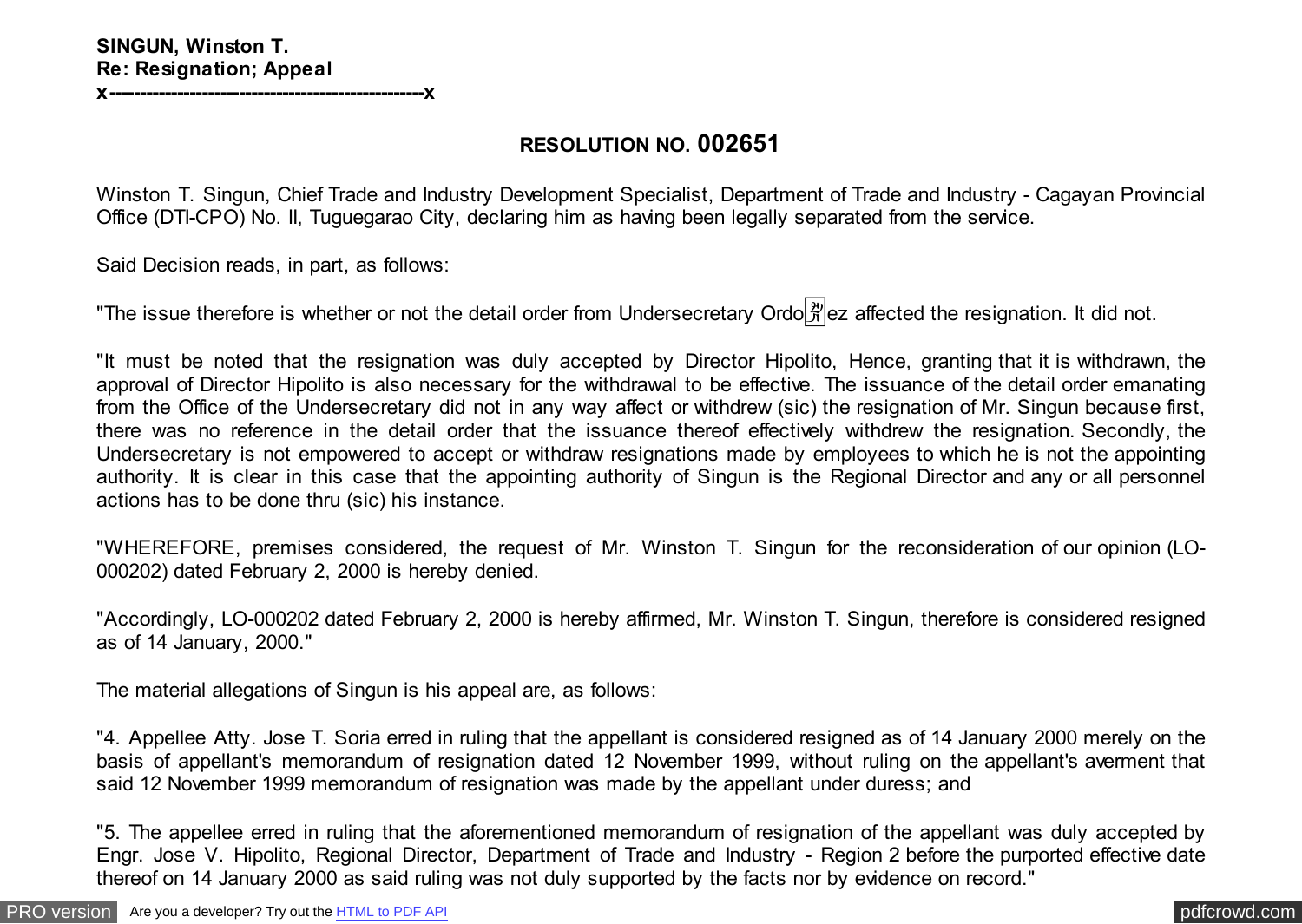From the foregoing allegations, Singun prays that:

"36.  $\frac{|\mathfrak{A}|}{|\mathfrak{A}|}$  Decision No. A-000301 dated 5 June 2000 of appellee Atty. Soria be reversed and set aside, and that this Honorable Commission rule that the appellant continues to be in government service without any gap in such service, and that appellant is entitled to his salaries and other benefits withheld from him by Director Hipolito beginning 1 January 2000;

"37. In view of the appellant's current detail with the Office of Special Concerns - DTI Head Office, and in the interest of justice and equity, the appellant also prays that this Honorable Commission will issue an order against DTI-Region II through Director Hipolito from dropping the appellant from the payroll so that appellant may continue to withdraw his salaries for services rendered while on detail with the Office of Special Concerns - DTI Head Office during the pendency of this appeal;

"38. Appellant further prays for other reliefs just and equitable under the premises."

DTI Undersecretary Ernesto M. Ordo $\frac{20}{3}$ ez submitted his comment which reads, in part, as follows:

"1.3 It is true that Mr. Singun personally appeared before me on 14 January 2000 to ask my help to enable him to remain in the service at least until 31 July 2000 so that he may be able to receive whatever meager retirement benefits he may be entitled to after rendering fifteen (15) years in government service. Mr. Singun likewise told me that it was not really his intention to resign effective close of office on 14 January 2000 as reflected in his memorandum to DTI-Region II Director Jose V. Hipolito dated 12 November 1999, but that the same was allegedly imposed upon Mr. Singun by Director Hipolito as a condition for the latter to approve the former's application for leave. "1.4 Finding the request of Mr. Singun meritorious in the light of the acrimonious relationship between him and Director Hipolito (which I will discuss in more detail later), I issued Memorandum Order No. 20 on 14 January 2000 affecting Mr. Singun's detail to my office effective 17 January 2000.

"1.5 However, prior to releasing the aforementioned Memorandum Order No. 20, I talked to Director Hipolito over the telephone to ask him if he has any objection or is aware of any impediment to the detail of Mr. Singun to my office until 31 July 2000. Director Hipolito answered in the negative, and even expressed relief that Mr. Singun would at least be detailed out of Region II for the latter is supposedly giving him (Director Hipolito) ' a lot headaches', but without giving particulars. It was after this telephone conversation that I caused the release of Memorandum Order No. 20, which was initially sent to the Office of Director Hipolito via fax on the afternoon of 14 January 2000.

"1.6 Thinking that the matter of Mr. Singun's detail to my office was already settled, I was thus surprised when I received Director Hipolito's memorandum dated 11 February 2000 informing me that the detail of Mr. Singun to my office is without force and effect considering the due acceptance and approval of Mr. Singun's resignation effective 14 January 2000.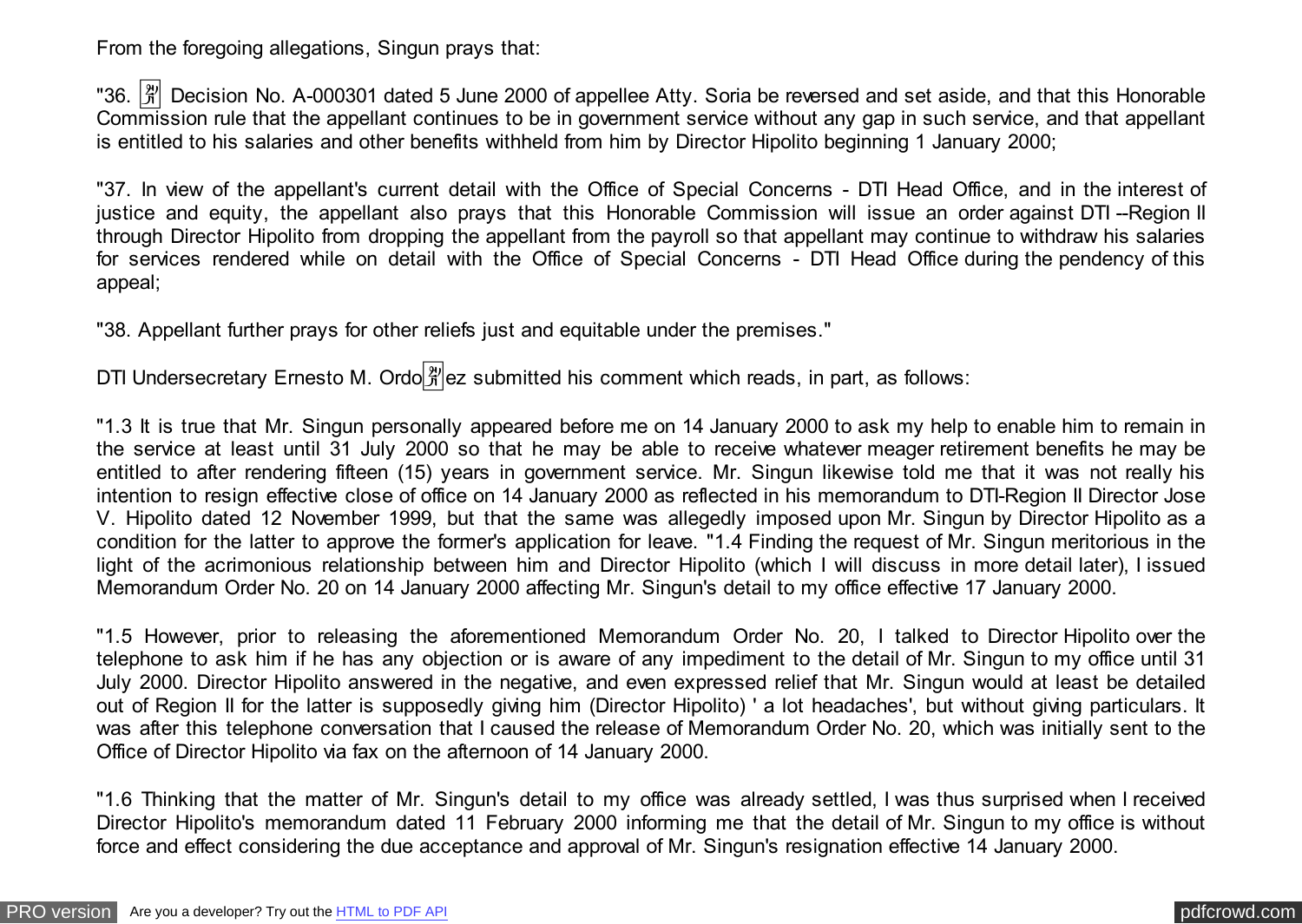"1.7 After receiving Mr. Singun's comments on Director Hipolito's memorandum dated 11 February 2000. I transmitted a copy thereof to Director Hipolito through a memorandum dated 2 March 2000. In the same memorandum, I asked Director Hipolito to explain in writing why he failed to mention in our telephone conversation last 14 January 2000, adverted to in paragraph 1.4 above, the alleged 'fact' that he has earlier accepted Mr. Singun's alleged resignation effective close of office on 14 January 2000. I also asked Director Hipolito to explain why it took him almost one full month to raise that issue before me belatedly through his memorandum of 11 February 2000.

"1.8 In a memorandum dated 5 April 2000, I reminded Director Hipolito to submit his response to my memorandum dated 2 March 2000 regarding Mr. Singun's alleged 'resignation'.

1.9 In response to my two (2) previous memoranda dated 2 March 2000 and 5 April 2000, Director Hipolito sent me his memorandum dated 11 April 2000 which, however, did not squarely address my questions: [1] Why did he (Director Hipolito] fail to mention to me during our telephone conversation last 14 January 2000 about his alleged acceptance of Mr. Singun's resignation.

#### x x x

"3.2 Notwithstanding Mr. Singun's failure to receive his salary since 1 January up to the present as an off-shoot of the pendency of this case, Mr. Singun continues to discharge his duties and assignments with the Office of Special Concerns of this Department where he was subsequently detailed. More than being sufficient proof that it was not, and Is not, the intention of Mr. Singun to leave government service effective 14 January 2000. Mr. Singun's continuous service to the government notwithstanding the sacrifices tht he personally and his family have to endure arising from his failure to receive his salary for the past eight (8) months is a shining example of our civil servants' dedication to country and duty, especially now that we are on the eve of celebrating the centennial of the Civil Service."

The salient facts, as borne out by the records, are as follows:

In a memorandum dated November 12, 1999, Singun requested Regional Director Jose V. Hipolito, DTI Regional Office No. II, that he (Singun) be allowed to go on leave of absence effective November 16, 1999 to January 14, 2000. The request was approved by Regional Director Hipolito as manifested by his signature below the word "APPROVED" at the bottom portion of said memorandum. To get a clearer picture of the nature of the request of Singun, his memorandum dated November 12, 1999 is hereto reproduced, as follows:

"FOR: Engr. Jose V. Hipolito Regional Director, DTI-ROII

"THROUGH: Engr. Bernardino G. Mabborang Provincial Director, DTI-Cagayan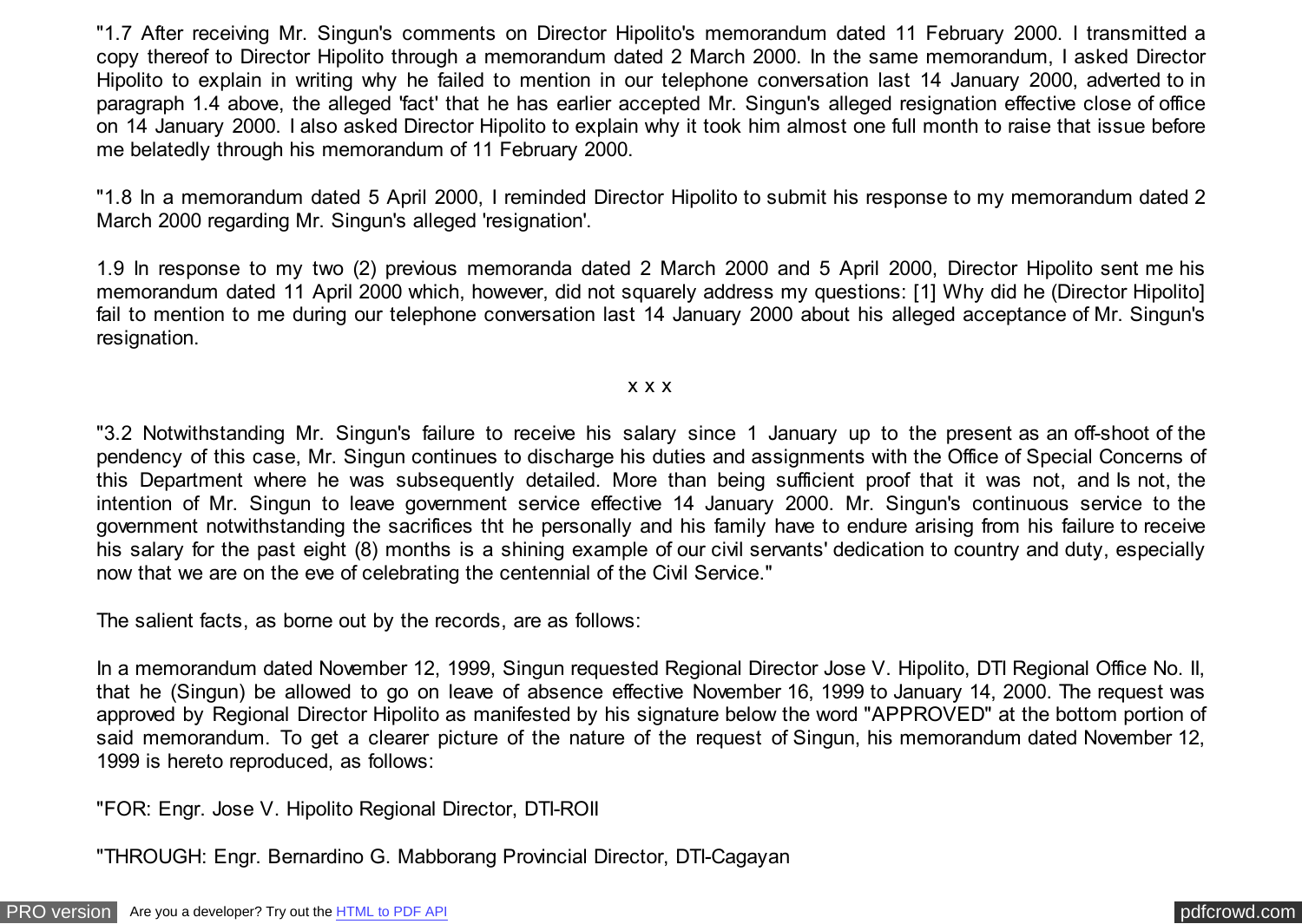### "SUBJECT: APPLICATION FOR LEAVE OF ABSENCE AND RESIGNATION

"DATE : November 12, 1999

"I would like to apply for leave of absence for the period November 16, 1999 to January 14, 2000. Further, I would like to resign from DTI effective at the close of office hours of January 14, 2000.

"Attached is my application for leave form.

"For your consideration and appropriate action.

(SGD.) "WINSTON T. SINGUN "CTIDS, DT-Cagayan

"APPROVED

(SGD.) "JOSE V. HIPOLITO "Regional Director

On the very same day of November 12, 1999, Regional Director Hipolito issued a memorandum addressed to Singun apparently approving his twin requests. Said memorandum reads:

"This is to inform you that your request for a Leave of Absence for the period 16 November 1999 to 14 January 2000 is approved. Likewise, this office accepts your resignation from DTI-RO II effective at the close of office hours of 14 January 2000.

"In this connection, you are advised to clear yourself of all money and property accountabilities from the Provincial and Regional Office."

In the meantime, or specifically on January 14, 2000, Singun personally appeared at the Office of DTI Undersecretary Ordo $\frac{20}{11}$ ez to seek the latter's assistance in withdrawing his earlier request to resign. He explained to Undersecretary Ordo $\frac{1}{20}$ ez that he has to stay on in his position until July 31, 2000 so he could fully complete the 15-year service requirement to enable him to avail of retirement benefits. In response, Undersecretary Ordo $\frac{20}{3}$ ez issued Memorandum Order No. 20, s. 2000, dated January 14, 2000, ordering the detail of Singun to the Office of the Undersecretary for Regional Operations effective January 17, 2000. The memorandum order reads:

"In the interest of the service, Mr. WINSTON T. SINGUN is hereby detailed to the Office of the Undersecretary for Regional Operations effective 17 January 2000.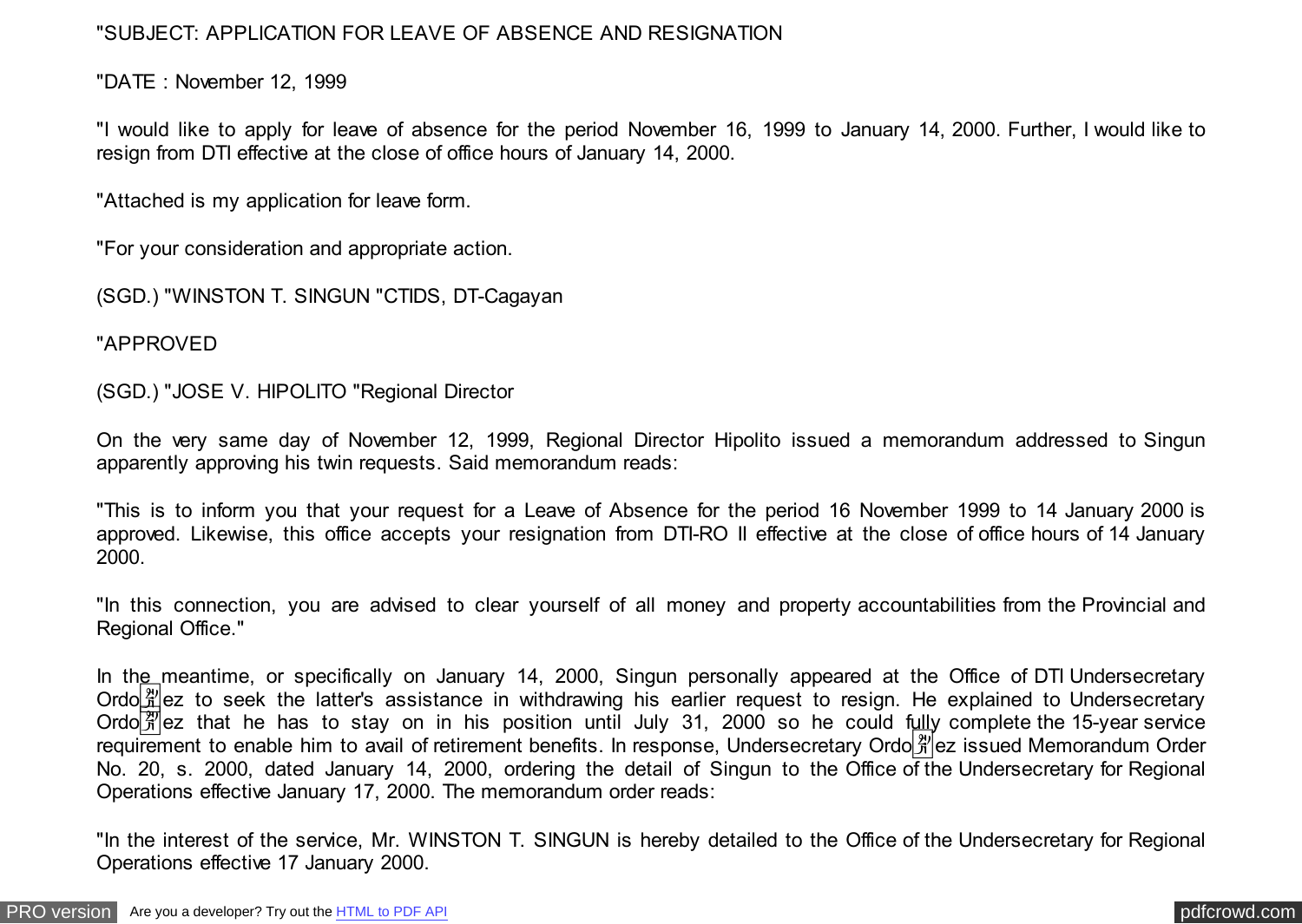"Mr. Singun is hereby instructed to clear himself of all his money and property accountabilities prior to reporting to his new assignment.

"This order shall continue to remain in force until superseded or revoked."

The said memorandum order was faxed to the Office of Regional Director Hipolito on the very same day that it was issued - January 14, 2000. And on January 17, 2000, a copy of the same memorandum was personally delivered to the Office of Regional Director Hipolito.

The issue on whether Singun was deemed to have legally resigned from the service eventually reached the CSCRO No. II for resolution. Acting on the issue posed, the CSCRO No. II ruled that despite the issuance of the Order directing his detail to the Office of the DTI Undersecretary, Singun was considered resigned effective January 14, 2000.

Singun further claims that as a result of the foregoing, he was not paid his salaries and other benefits effective January 1, 2000 up to the present despite the fact that he had been religiously reporting for work at the Office of the Undersecretary where he was ordered detailed.

Hence, the instant appeal where the paramount issue to be resolved is whether Singun was indeed deemed to have legally resigned from the service effective January 14, 2000.

There is no dispute that Singun tendered his resignation to Regional Director Hipolito to take effect on January 14, 2000. But it is likewise undisputed that on the very day that his cessation from office is to take effect, DTI Undersecretary Ordo $\frac{29}{11}$ ez ordered his detail to his office. This act of Undersecretary Ordo $\frac{\alpha}{2}$ ez, who is the immediate superior of Regional Director Hipolito, is a tacit, if not express, repudiation and revocation of the ostensible acceptance by the latter of the supposed resignation of Singun. This, in effect, can be construed as if no acceptance was ever made on the tender of resignation of Singun.

Finally, even on the assumption that Singun's tender of resignation was indeed accepted, such acceptance is inoperative and inefficacious. This is so simply because there is no showing from the records that Singun was duly informed of said acceptance. In fact, there is no mention whatsoever that Singun was informed of the acceptance of his resignation. This being the case, it cannot be concluded that Singun had, either impliedly or expressly, surrendered, renounced, or relinquished his office. In explaining this precept, the Commission, in CSC Resolution No. 00-2394 dated October 18, 2000, held:

"It is explicit that resignation, as a mode of terminating the employee's official relations, is preconditioned on the (i) written notice of the concerned employee to serve his employment tie coupled with an act of relinquishing the office; and (ii) acceptance by the appointing authority for which the employee shall have been properly notified  $\frac{1}{2}$ "